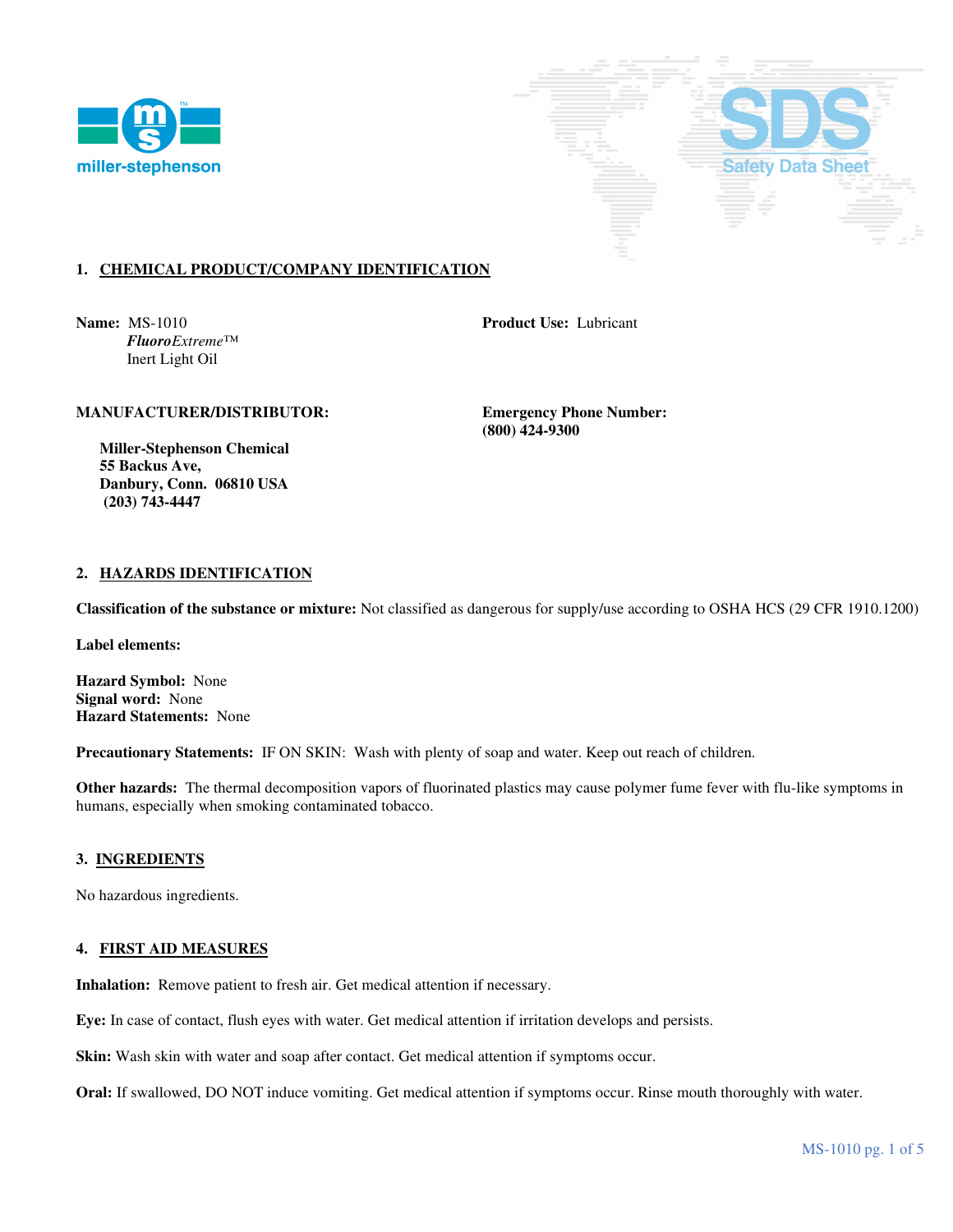#### **Most important symptoms and effects, both acute and delayed:**

Inhalation may provoke the following symptoms: Polymer fume fever, irritation, shortness of breath Skin contact may provoke the following symptoms: Redness Eye contact may provoke the following symptoms: Blurred vision, Discomfort, Lachrymation

**Notes to Physician:** Treat symptomatically and supportively.

### **5. FIRE FIGHTING MEASURES**

**Flash Point:** Does not flash **Method:** Pensky-Martens Close Cup

**Decomposition Temperature:** 350ºC/662ºF

**Suitable Extinguishing Media:** No applicable. Will not burn.

**Unsuitable extinguishing media:** No applicable. Will not burn.

**Specific hazards during fire-fighting:** Exposure to combustion products may be a hazard to health.

**Hazardous combustion products:** Hydrogen fluoride, Carbonyl fluoride, Carbon oxides, Potentially toxic fluorinated compounds.

**Special Fire Fighting Instruction:** Use extinguishing measures that are appropriate to local circumstances and the surrounding environment. Use water spray to cool unopened containers. Remove undamaged containers from fire area if it is safe to do so. Evacuate personnel to safe area. Wear self-contained breathing apparatus (SCBA) if necessary. Use personal protective equipment.

#### **6. ACCIDENTAL RELEASE MEASURES**

**Personal precautions, protective equipment and emergency procedures:** Review FIRE FIGHTING MEASURES and HANDLING (PERSONNEL) sections before proceeding with clean-up. Use appropriate PERSONAL PROTECTIVE EQUIPMENT during cleanup.

**Environmental precautions:** Discharge into the environment must be avoided. Prevent further leakage or spillage if safe to do so. Retain and dispose of contaminated wash water. Local authorities should be advised if significant spillage cannot be contained.

### **Methods and materials for containment and clean up:** Soak up with inert absorbent material.

Store recovered material in appropriate container. Local or national regulations may apply to releases and disposal of this material, as well as those materials used in the cleanup of releases. You will need to determine which regulations are applicable. Sections 13 and 15 of this SDS provide information regarding certain local or national requirements.

# **7. HANDLING AND STORAGE**

**Handling:** See Engineering measures under EXPOSURE CONTROLS/PERSONAL PROTECTION section. Handle in accordance with good industrial hygiene and safety practice, based on the results of the workplace exposure assessment. Take care to prevent spills, waste and minimize release to the environment.

**Storage Conditions**: No special storage conditions required. Keep container closed to prevent contamination. Store in accordance with the national regulations. No decomposition if stored and applied as directed.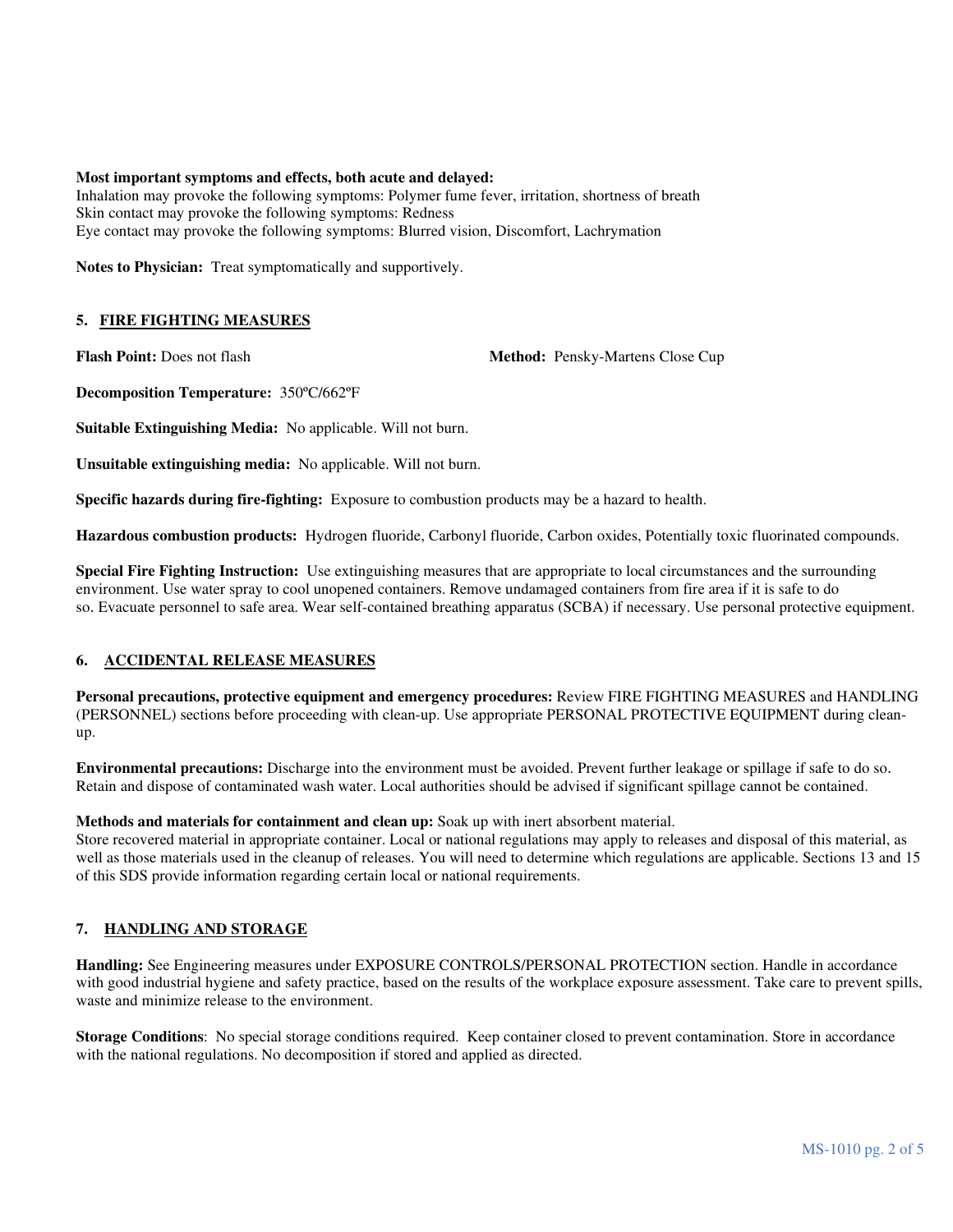# **8. EXPOSURE CONTROLS/PERSONAL PROTECTION**

**Engineering controls:** In the event that the polymer is heated above 350ºC/662°F, local ventilation should be used to avoid exposure to fumes.

**Respiratory Protection:** General and local exhaust ventilation is recommended to maintain vapor exposures below recommended limits. Where concentrations are above recommended limits or are unknown, appropriate respiratory protection should be worn. Follow OSHA respirator regulations (29 CFR 1910.134) and use NIOSH/MSHA approved respirators. Protection provided by air purifying respirators against exposure to any hazardous chemical is limited. Use a positive pressure air supplied respirator if there is any potential for uncontrolled release, exposure levels are unknown, or any other circumstance where air purifying respirators may not provide adequate protection.

**Eye Protection:** Avoid eye contact. Use chemical goggles or safety glasses with side shields.

**Skin Protection:** Wash skin after contact.

**Hygiene measures:** Do not eat, drink or smoke when using this product. Avoid contact with skin, eyes, or clothing. Wash exposed areas thoroughly after contact.

# **9. PHYSICAL AND CHEMICAL PROPERTIES**

| <b>Boiling Point: N.A.</b>                                    | <b>Solubility in <math>H_2O</math>:</b> Insoluble |
|---------------------------------------------------------------|---------------------------------------------------|
| <b>Density:</b> approx. 1.9 g/cc at $75^{\circ}F/24^{\circ}C$ | <b>pH</b> Information: Neutral                    |
| <b>Form:</b> Liquid                                           | <b>Appearance:</b> Clear liquid                   |
| <b>Color:</b> Colorless                                       | <b>Odor:</b> Odorless                             |

# **10. STABILITY AND REACTIVITY**

**Reactivity:** Not classified as a reactivity hazard.

**Chemical Stability:** Stable under normal conditions.

**Possibility of hazardous Reactions:** Hazardous decomposition products will be formed at elevated temperatures.

**Conditions to avoid:** None known.

**Incompatible Materials:** None.

**Hazardous decomposition Products:** Hydrofluoric acid, Carbonyl difluoride, Carbon dioxide, Carbon monoxide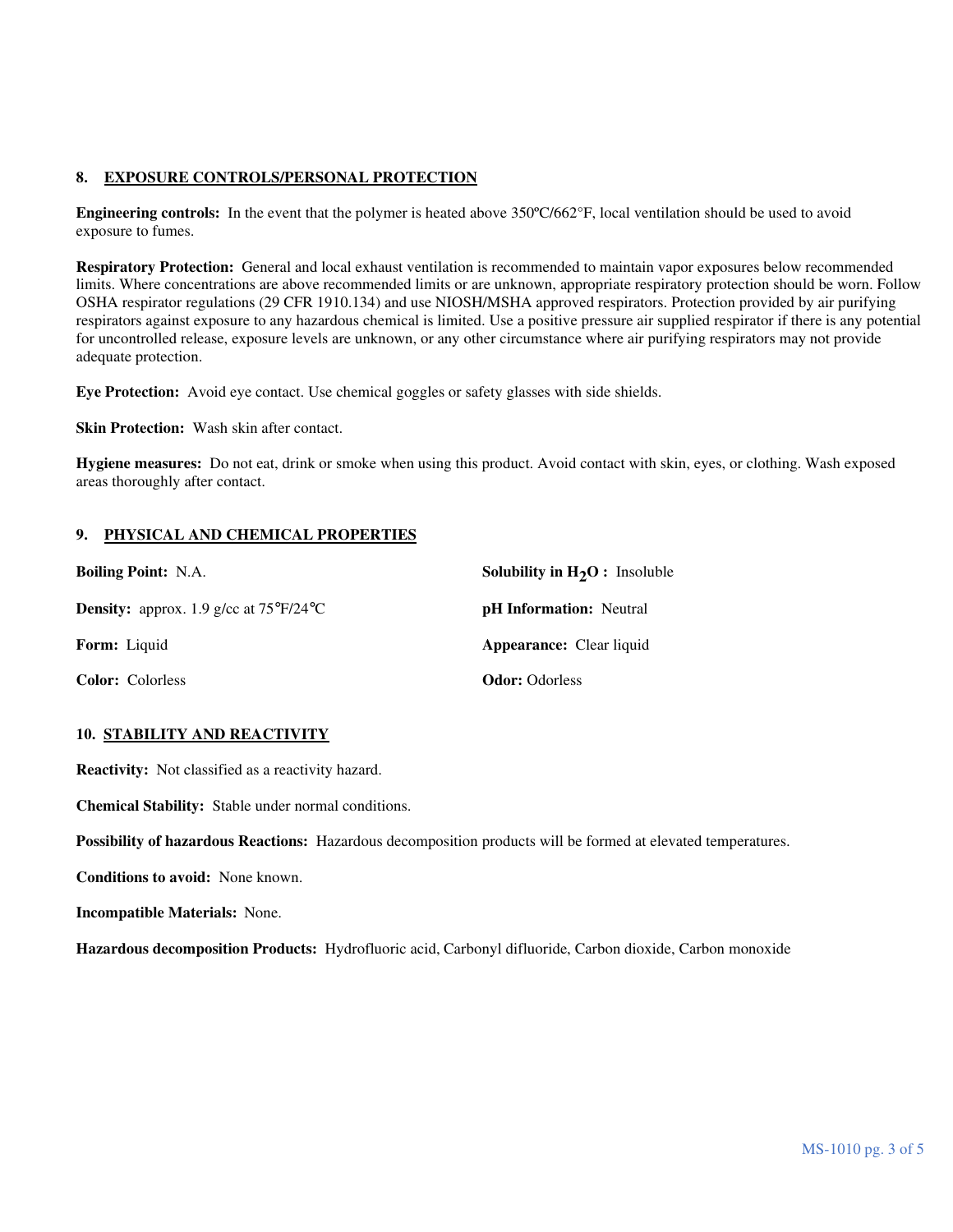# **11. TOXICOLOGICAL INFORMATION**

**Acute toxicity Oral** LD50 : > 25,000 mg/kg , rat **Irritation/Corrosivity**: Non-irritant to rabbit eyes. **Skin sensitization**: Not a skin sensitizer. **Repeated dose toxicity:** None **Carcinogenicity:** None **Mutagenicity:** None **Toxicity for reproduction:** None.

# **12. ECOLOGICAL INFORMATION**

**Toxicity:** Short Term: 96 h LC50: Oncorhynchus mykiss (rainbow trout) > 1,000 mg/l Long Term: Not available **Biodegradability:** Not available **Bioaccumulative potential:** Not available **Mobility in soil:** Not available **Results of PBT and vPvB assessment:** Not classified as a PBT and vPvB **Other adverse effects:** None known

### **13. DISPOSAL CONSIDERATIONS**

Comply with federal, state and local regulations. Remove to a permitted waste disposal facility.

#### **14. TRANSPORT INFORMATION**

**U.S. DOT** Not Regulated

**IATA** Not Regulated

 **IMDG** Not Regulated

# **15. REGULATORY INFORMATION**

#### **U.S. Federal Regulations**

 **TSCA:** All ingredients are listed on TSCA inventory or exempt.

**SARA 304 Extremely Hazardous Substances Reportable Quantity:** This material does not contain any components with a section 304 EHS RQ.

**SARA 302 Extremely Hazardous Substances Threshold Planning Quantity:** This material does not contain any components with a section 302 EHS RQ.